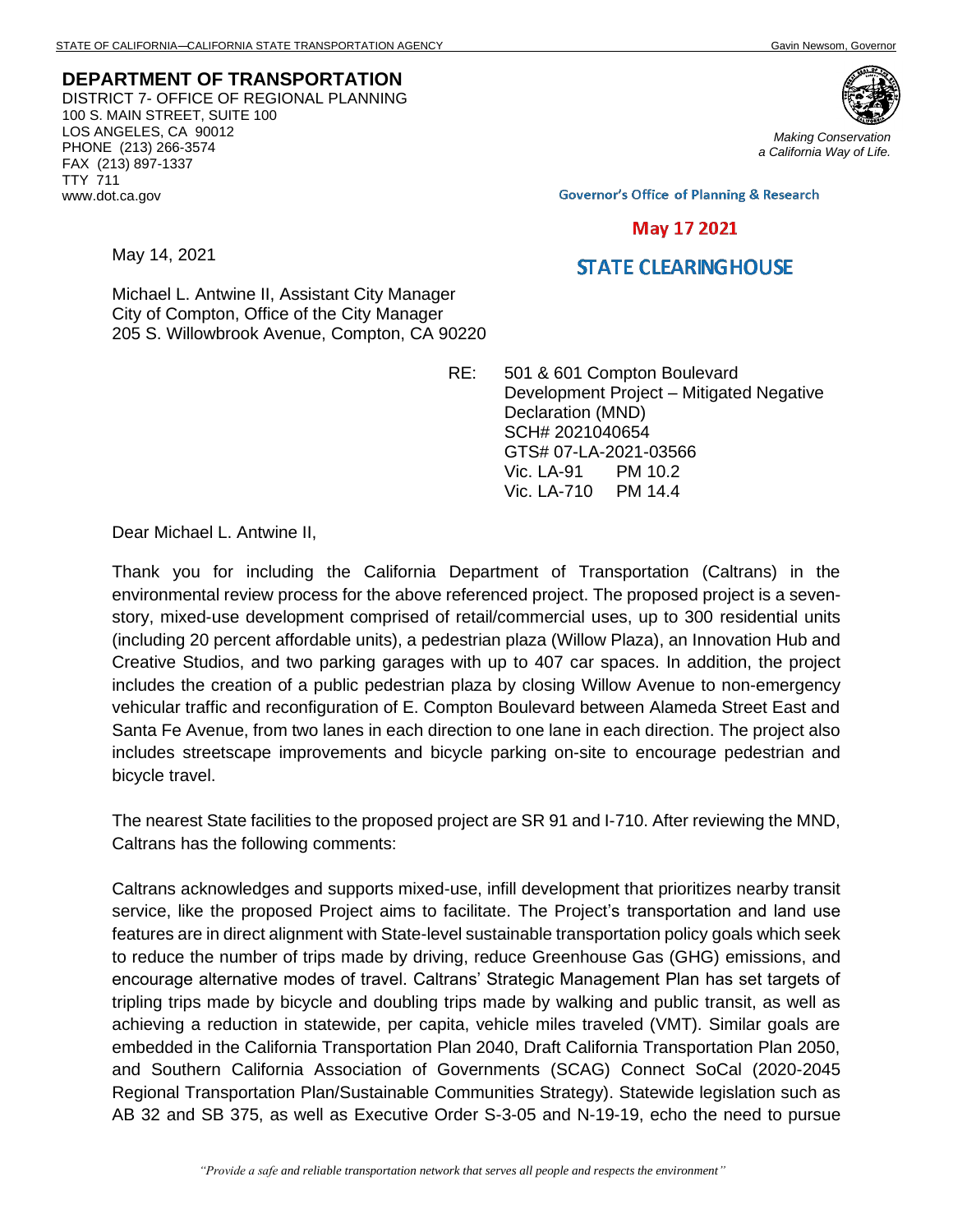Michael L. Antwine II May 14, 2021 Page 2

more sustainable development. Projects, like the one proposed, can help California meet these goals.

Caltrans would like to explicitly applaud the inclusion of following Project design features:

- The realignment of E Compton Boulevard, as it provides the necessary space for many of the elements that enhance the multi-modal network in the Project area. The positive impacts created by this reduction in motor vehicle lanes can't be understated.
- Upgrading the Class 2 bike lanes to semi-raised, parking protected Class 4 bikeways.
- The inclusion of curb extensions and two new mid-block crossings.
- Widening sidewalks on both sides of Compton Boulevard from 8.5 feet to 16.5 feet.
- Upgraded bus shelter and seating to provide comfort and shade to transit users.
- Providing 390 long-term bicycle parking spaces means that every single residential unit as well as employees of the retail and commercial uses will have access to at least one high quality, secure space to park their bicycles.

These features significantly improve safety for all road users and put existing road space to better use. When the extra space for sidewalks or bikeways is achieved through narrowing or eliminating car travel lanes, the bike- and walkability is further enhanced by calmed traffic and shorter crossing distances. These effects feed into one another, creating greater levels of comfort and allowing people to make local and regional trips via their preferred mode of travel.

Caltrans recommends the following:

- 1) Section 8.2.1 of the Focused Traffic Impact Analysis recommends including leading pedestrian intervals at the Santa Fe Avenue/Compton Boulevard traffic signal. Caltrans fully concurs with this recommendation and would also encourage leading pedestrian intervals be implemented at all traffic signals in the area.
- 2) Research looking at the relationship between land-use, parking, and transportation indicates that car parking prioritizes driving above all other travel modes and undermines a community's ability to choose public transit and active modes of transportation. If the car parking must be built, it should:
	- Be fully unbundled from the cost to rent or buy any residential unit. This improves affordability and allows people who don't own a car to avoid subsidizing the cost for those that do.